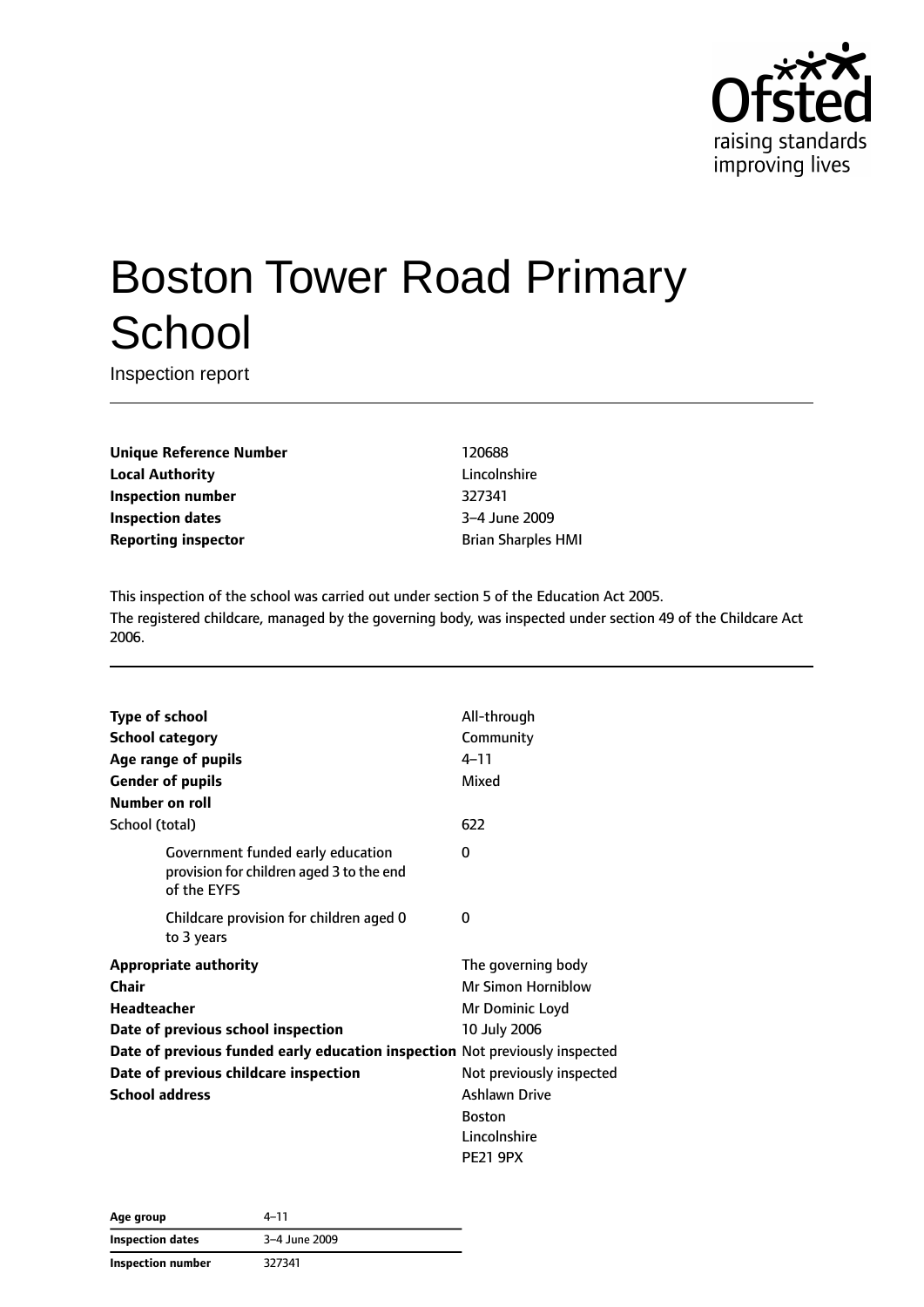**Telephone number** 01205 365922 **Fax number** 01205 360565

| Age group         | $4 - 11$      |
|-------------------|---------------|
| Inspection dates  | 3-4 June 2009 |
| Inspection number | 327341        |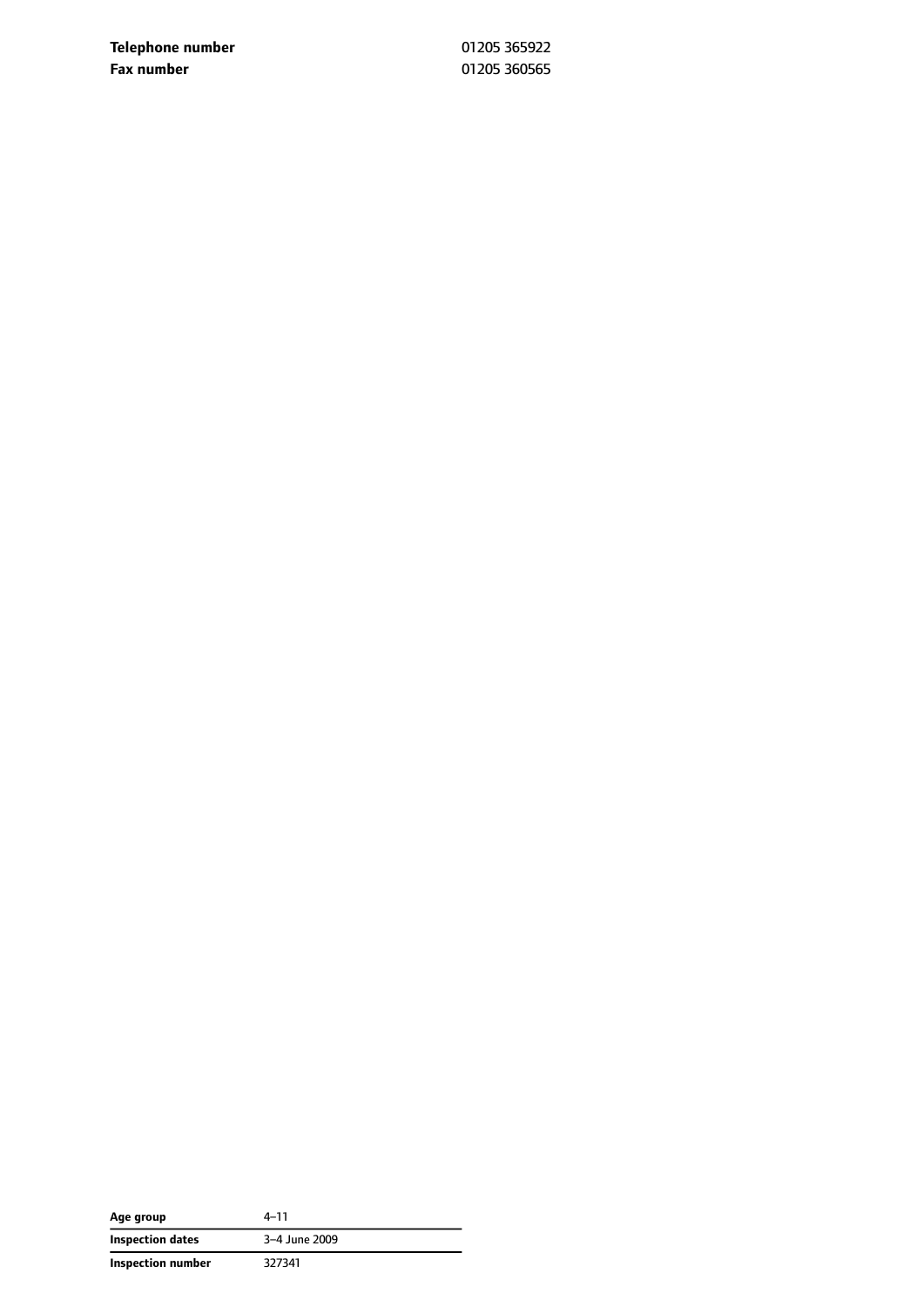.

<sup>©</sup> Crown copyright 2009

Website: www.ofsted.gov.uk

This document may be reproduced in whole or in part for non-commercial educational purposes, provided that the information quoted is reproduced without adaptation and the source and date of publication are stated.

Further copies of this report are obtainable from the school. Under the Education Act 2005, the school must provide a copy of this report free of charge to certain categories of people. A charge not exceeding the full cost of reproduction may be made for any other copies supplied.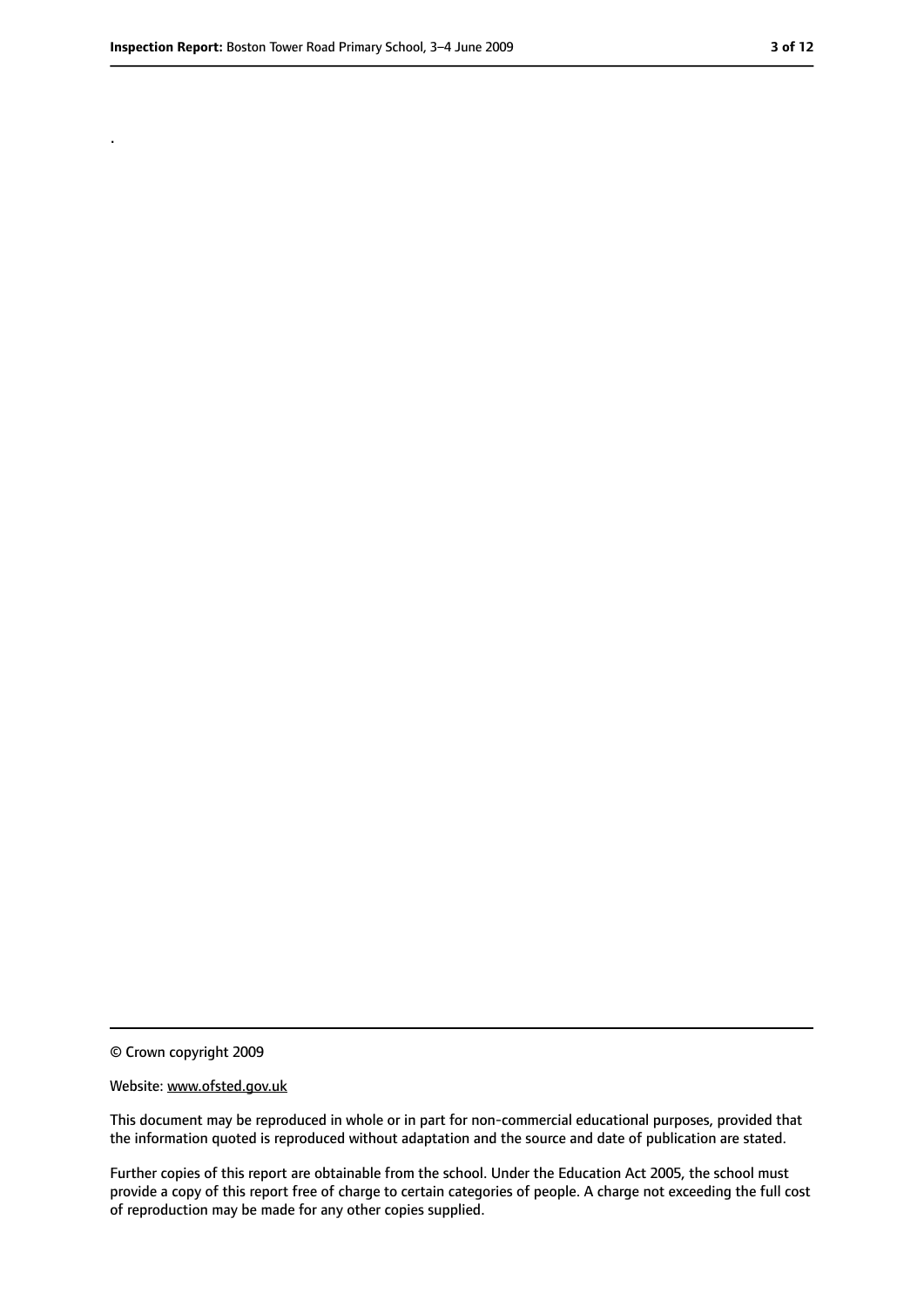# **Introduction**

The inspection was carried out by one of Her Majesty's Inspectors and three additional inspectors.

# **Description of the school**

This is a larger than average sized school with Early Years Foundation Stage provision for children in the Reception classes. The proportion of pupils from minority ethnic backgrounds and the proportion whose first language is not English are below average. The number of pupils eligible for free school meals is well below average. The percentage of pupils with learning difficulties and/or disabilities including statements of special educational needs is below average. The school has Healthy Schools status and has gained the Activemark and Charter Mark for sport.

## **Key for inspection grades**

| Grade 1 | Outstanding  |
|---------|--------------|
| Grade 2 | Good         |
| Grade 3 | Satisfactory |
| Grade 4 | Inadequate   |
|         |              |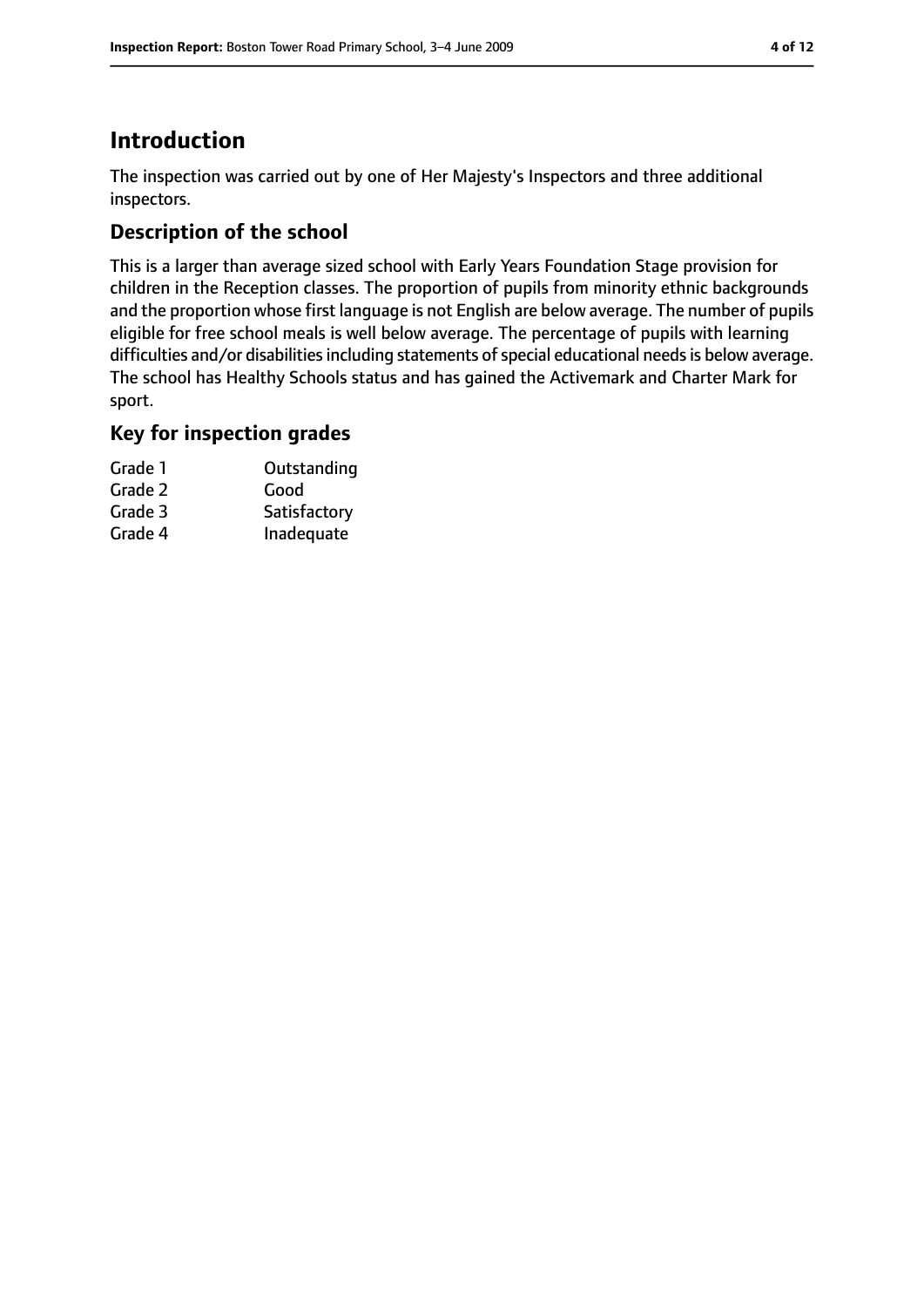# **Overall effectiveness of the school**

#### **Grade: 2**

This is a good school overall. When entering the school a visitor immediately feels the friendliness, warmth and caring atmosphere. The care, guidance and pastoral support provided for the pupils is outstanding. As two parents said, 'The staff are caring and reassuring and are willing to listen to any concerns', 'All my children have gone to Tower Road and have all been really happy there'. These comments capture the positive attitude shown by the great majority of parents towards the school. Pupils feel safe and secure in and around the school knowing that any problems will be sorted out quickly by staff.

The overall quality of teaching and learning across the school is good with some elements of outstanding practice. Teachers are well liked and respected by the pupils. Marking of pupils' work is used regularly with the best practice seen in literacy books. However, teachers' comments are not consistently written in a way that will help pupils know how to improve their work.

Provision in the Foundation Stage is good overall. The leadership is excellent as is the pastoral care and development of the children. Children enter Reception with skills and knowledge that are below those typical for their age. By the time they enter Year 1 they have made good progress and have reached levels that are typical for their age. As pupils move through Years 1 to 6 they make good progress and overall standards of attainment are above national averages by the end of Year 6. Pupils with learning difficulties and/or disabilities make good progress because they have good, additional support and activities are matched well to their learning needs.

The pupils are proud of their school and want to be a part of it. This is reflected in the good levels of attendance and the outstanding behaviour around the school. Pupils are actively involved on the school council and have made several suggestions for improving the school. Pupils are making a positive contribution to the school and local community. For example, pupils spend time visiting residents in a local elderly people's home and take part in many fund-raising activities for national and international charities. The school does some outstanding work in developing the wider aspects of pupils' lives through an excellent curriculum which includes a comprehensive range of sporting and extra-curricula activities.

Overall the quality of leadership and management is good. The headteacher and deputy headteacher provide strong leadership and together with other members of senior management and governors provide a clear vision for moving the school forward. Monitoring and evaluation in English and mathematics are highly effective. The school is extending this degree of rigour to other subjects as they become priorities for improvement. The school manages human resources and finances efficiently. Overall the school provides good value for money. The school has an excellent resource in the site manager who is used extremely well to build new learning environments around the school. There is outstanding capacity for the school to improve further.

## **Effectiveness of the Early Years Foundation Stage**

#### **Grade: 2**

Children enter the Reception year with skills and knowledge that are below those typical for their age, particularly in communication, language and literacy, knowledge and understanding of the world and physical development. They make a good start to their education because of the well-planned provision and consistently good teaching. They make good progress in all areas of learning, particularly their physical skills and knowledge and understanding of the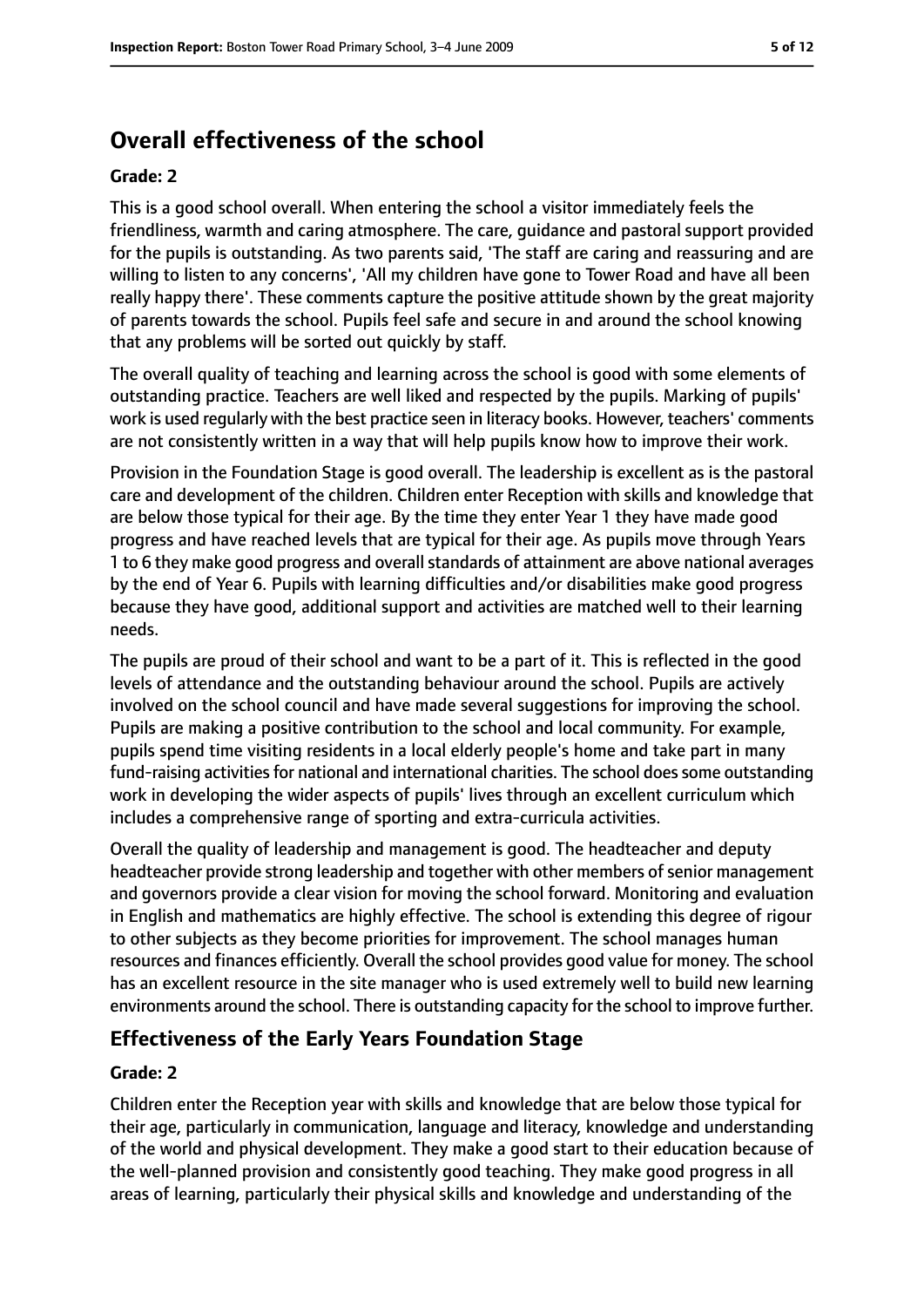world. This is a result of the dedicated and exceptional leadership of the Foundation Stage leader and headteacher. Staff are highly committed to the children's welfare so that their personal development is outstanding. There are extremely good induction arrangements and good partnerships with parents and carers to ensure that children are cared for well. A good balance exists between adult-led activities and those that children choose for themselves. Teachers and support staff make thorough and accurate observations and assessments so that teaching activities are matched carefully to the full range of children's abilities. Adults provide a secure and challenging environment where children learn happily and quickly. A recent building project has caused some interim disruption to the outside learning area butstaff have continued to use this very innovatively for all areas of learning, making sure that it is supervised well and safe for the children.

## **What the school should do to improve further**

Improve teaching and learning and standards by:

- ensuring that all teachers use assessment and marking consistently well to inform pupils about the next steps in their learning.
- extending the school's rigorous monitoring and evaluation to all subjects as they become priorities for improvement.

# **Achievement and standards**

#### **Grade: 2**

Pupils enter Year 1 with skills and knowledge that are broadly in line with those typical for their age. Standards at the end of Year 2 and 6 have consistently been above the national average since the previous inspection.. The school has responded very effectively to a dip in results last year. In 2008 at the end of Year 2 standards were below national averages in reading and mathematics and close to the national average in writing. In Year 6 English and mathematics result were close to the national average. Additional staffing has been very well targeted so that pupils' progress is much improved in both these year groups. The school's tracking data indicates improved standards in Years 3 to 5. Inspection evidence confirms that throughout the school pupils are making good progress and standards are above what might be expected. Pupils with learning difficulties and/or disabilities make good progress from their starting points because of good support they receive. Those whose first language is not English achieve well.

# **Personal development and well-being**

#### **Grade: 1**

Pupils really enjoy school and this is reflected in their good attendance. The school actively promotes the development of healthy lifestyles and pupils have an excellent understanding of the importance of being healthy. They are encouraged to eat healthily and they have many opportunities for exercise and take advantage of the extensive school grounds whenever possible. The huge range of sporting opportunities offered to all pupils is a significant strength of the school. Attendance at after-school clubs is exceptional, for example over 200 pupils take part in athletics training. Overall the behaviour of pupils is outstanding. They set themselves high standards of behaviour and show great respect towards one another and to adults. Good spiritual, moral, social and cultural development means that pupils have a clear understanding of the difference between right and wrong and respect others' points of view. Relationships in the school are outstanding and pupils are confident when talking to adults. Links with the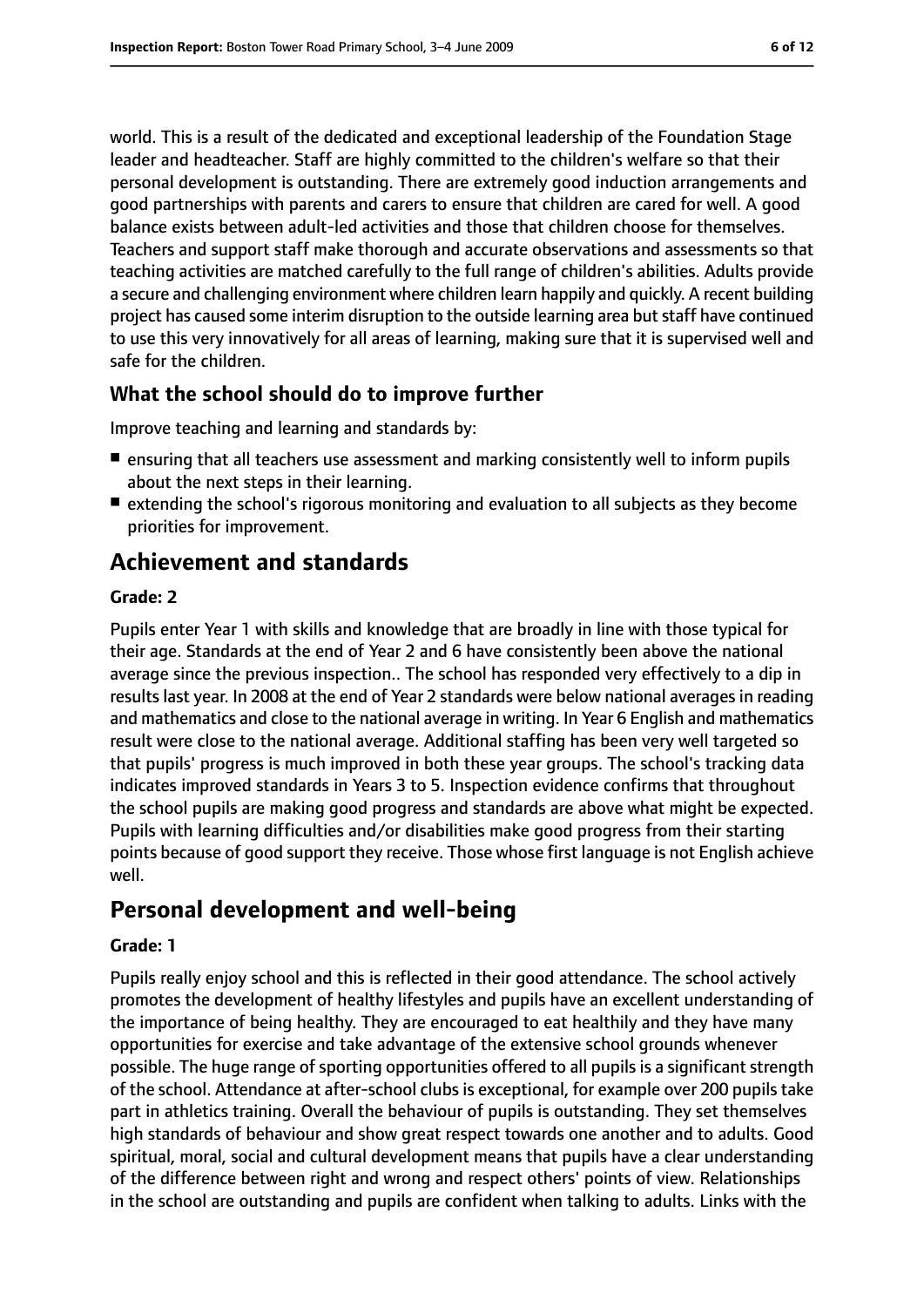local community are outstanding. Pupils have a good understanding of the local cultures and customs of others and this is supported by their international links. The school council is well developed and pupils feel that they can influence and support the future development of the school.

# **Quality of provision**

## **Teaching and learning**

#### **Grade: 2**

Teaching and learning are good overall with some outstanding lessonsseen during the inspection. The quality of peer and pupil and teacher relationships provide a very supportive climate in which learning is good and adults' expectations of pupils' behaviour is high. This results in behaviour that is often exemplary and leads to good attitudes to learning and good achievement. Lesson planning is generally detailed, particularly for literacy and numeracy. Teachers use assessment information increasingly well to make sure that activities match the range of pupils' next steps for learning. Questioning skills are good but sometime adults do not extend pupils answers to provide sufficient challenge. In outstanding lessons there is a general 'buzz' of excitement that inspires pupils to learn, to do their best, to value success and to work collaboratively together. These lessons use a variety of teaching styles that maintain pupils' interest and develop knowledge and skills very effectively. Where lessons are less successful, teachers talk for too long so that there is insufficient time for pupils to complete independent tasks. Also in less successful lessons, learning is not focused sufficiently to promote good progress or the lesson ending does not draw together what pupils have learnt very well. Pupils with learning difficulties and/or disabilities make good progress because they are supported effectively by teachers and teaching assistants. Marking is regular and some teachers make useful comments to help pupils to improve their work, but this is not consistent across all classes and subjects. Most teachers set individual targets for literacy and mathematics but they are not consistently used well in lessons and many pupils are not sure of what their next steps to learning are.

## **Curriculum and other activities**

#### **Grade: 1**

The curriculum is offering pupils a wide range of imaginative, challenging and well planned activities that enable them to achieve to their potential. The curriculum is also greatly enhanced by the excellent learning environments which exist all around the school. The rich curriculum is a strong reason why pupils enjoy their learning so much and provides equally well for the needs of all pupils. For example, the provision and support for pupils with learning difficulties and/or disabilities is good. The introduction of specialist subject teaching in physical education, drama, music, French and information and communication technology (ICT), and the growing use of cross-curricular projects are stimulating pupils' interest in learning. Teachers' planning is providing many opportunities for pupils to use core skills, including ICT. An outstanding array of enrichment activities, notably in sport, adds significantly to the overall quality of the curriculum. The extent to which the curriculum now expects pupils to take more responsibility for their own learning and progress has added materially to the promotion of pupils' life skills and their personal development as future citizens.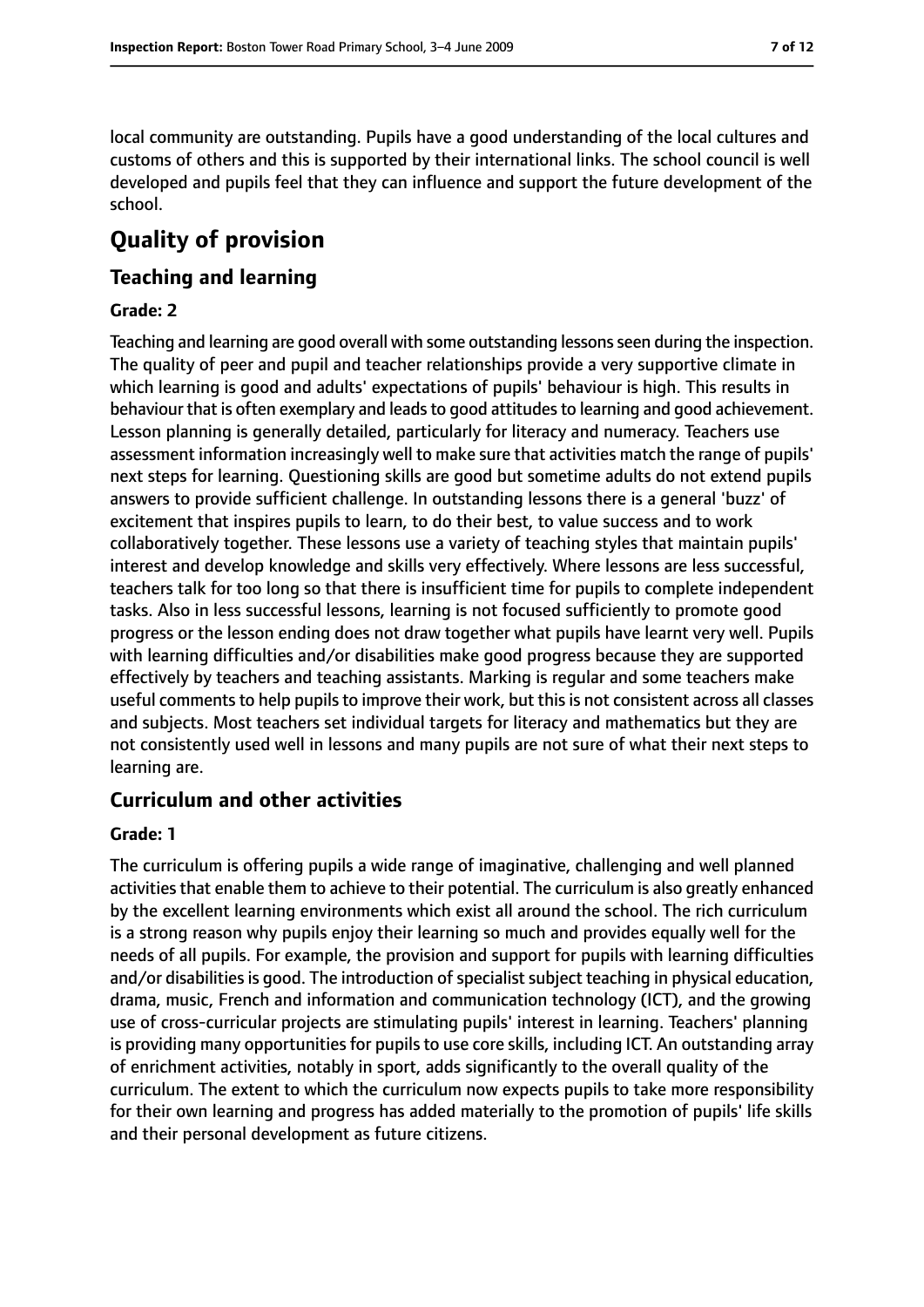#### **Care, guidance and support**

#### **Grade: 1**

There is a strong emphasis on pupils personal, social and health education and pupils have a very positive attitude to learning. Parents praise the high level of care demonstrated by the teachers and other staff. Provision for pupils with learning difficulties is good and teaching assistants are well deployed to support their needs. Support for vulnerable pupils is good. The transition arrangements for all pupils are outstanding and the arrangements for Year 6 are particularly good. Pupils are well informed about their progress, and targets are matched to individual needs. The school's pupil tracking system is used well and it helps the school to prioritise those pupils who require additional support. Pupils have plenty of opportunity to work collaboratively and teamwork is actively promoted during lessons. The school fulfils all safeguarding requirements. Systems are robust and regularly reviewed. At lunchtime and playtime pupils enjoy a safe environment. In pupil discussions they all report that they feel safe. Any minor disagreements are always dealt with effectively. The use of playground buddies is seen as positive, particularly by vulnerable pupils.

## **Leadership and management**

#### **Grade: 2**

The leadership and management of the school are good. A particular strength is the leadership and drive provided by the headteacher who is totally committed to the welfare and achievement of all pupils. This feeling is echoed by many parents through their response in the inspection questionnaire. The school development plan effectively identifies those areas for improvement needed to move the school forward. The headteacher operates a good system of devolved leadership and management. Staff with management responsibilities are empowered and trusted to take responsibility for their area of work. The school sets and uses challenging targets to raise standards of attainment. This was clearly evident in the way the school raised standards following the dip in 2008. The school's leaders know the strengths and areas for improvement well. The school's progress is regularly monitored and evaluated and inspectors agreed with the school's own judgements in most areas of its work. Equality of opportunity is promoted well and there is an inclusive ethos which runs throughout the school.

The school makes a strong contribution to promoting community cohesion and cohesiveness. Staff and pupils work together on a wide range of activities to create a harmonious school community. The school has developed several links with schools in other countries and the use of external visits, assemblies and a well planned curriculum all contribute greatly to the community cohesion agenda. The governing body has established good procedures to ensure that their duties and responsibilities are covered well and they take an active part in the life of the school. For example governors take time once a year to spend a week in school and an evening that focuses specifically on the school's next development plan. Partnerships with local agencies and schools are strong. The majority of parents feel that communication between them and the school is good.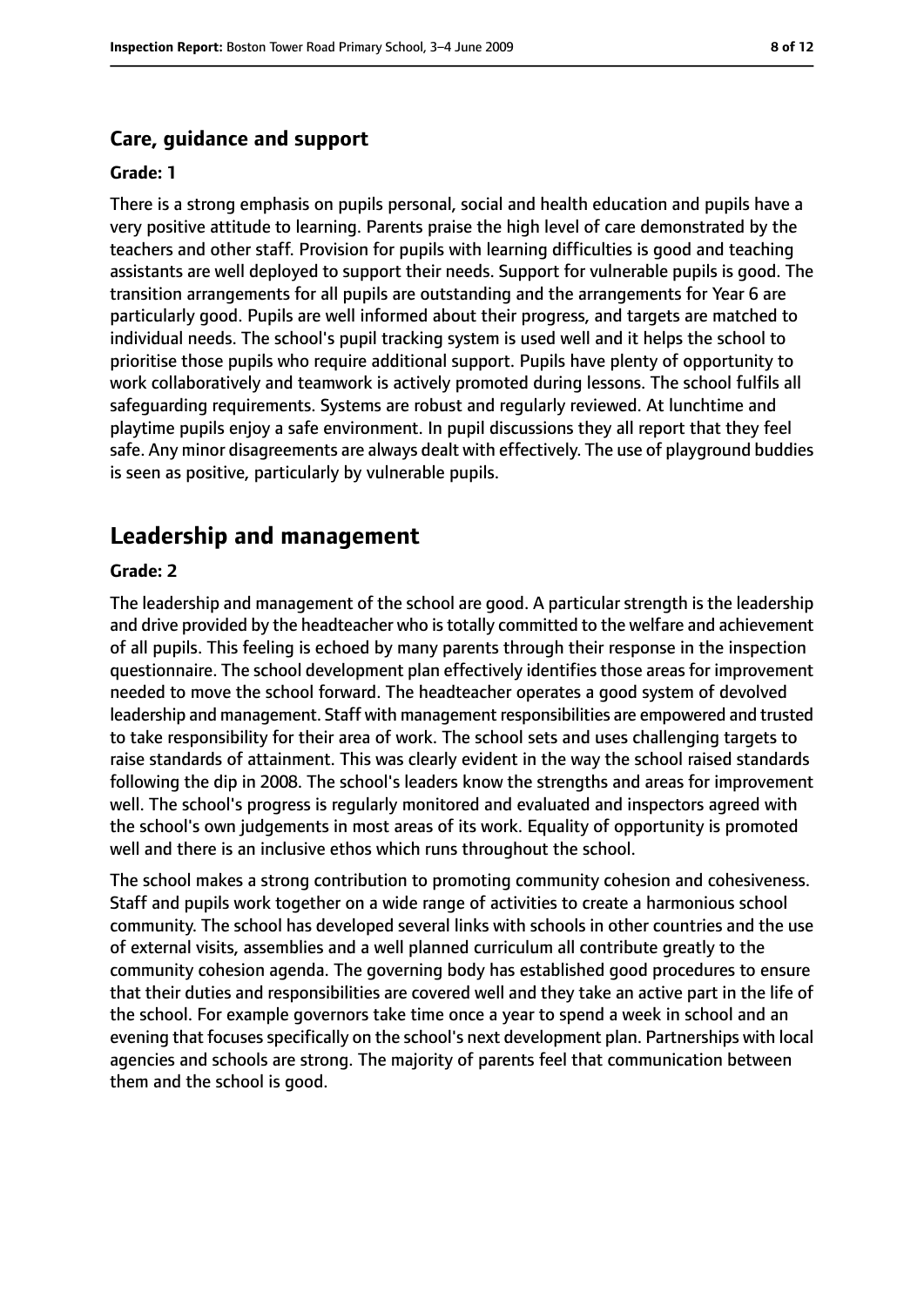**Any complaints about the inspection or the report should be made following the procedures set out in the guidance 'Complaints about school inspection', which is available from Ofsted's website: www.ofsted.gov.uk.**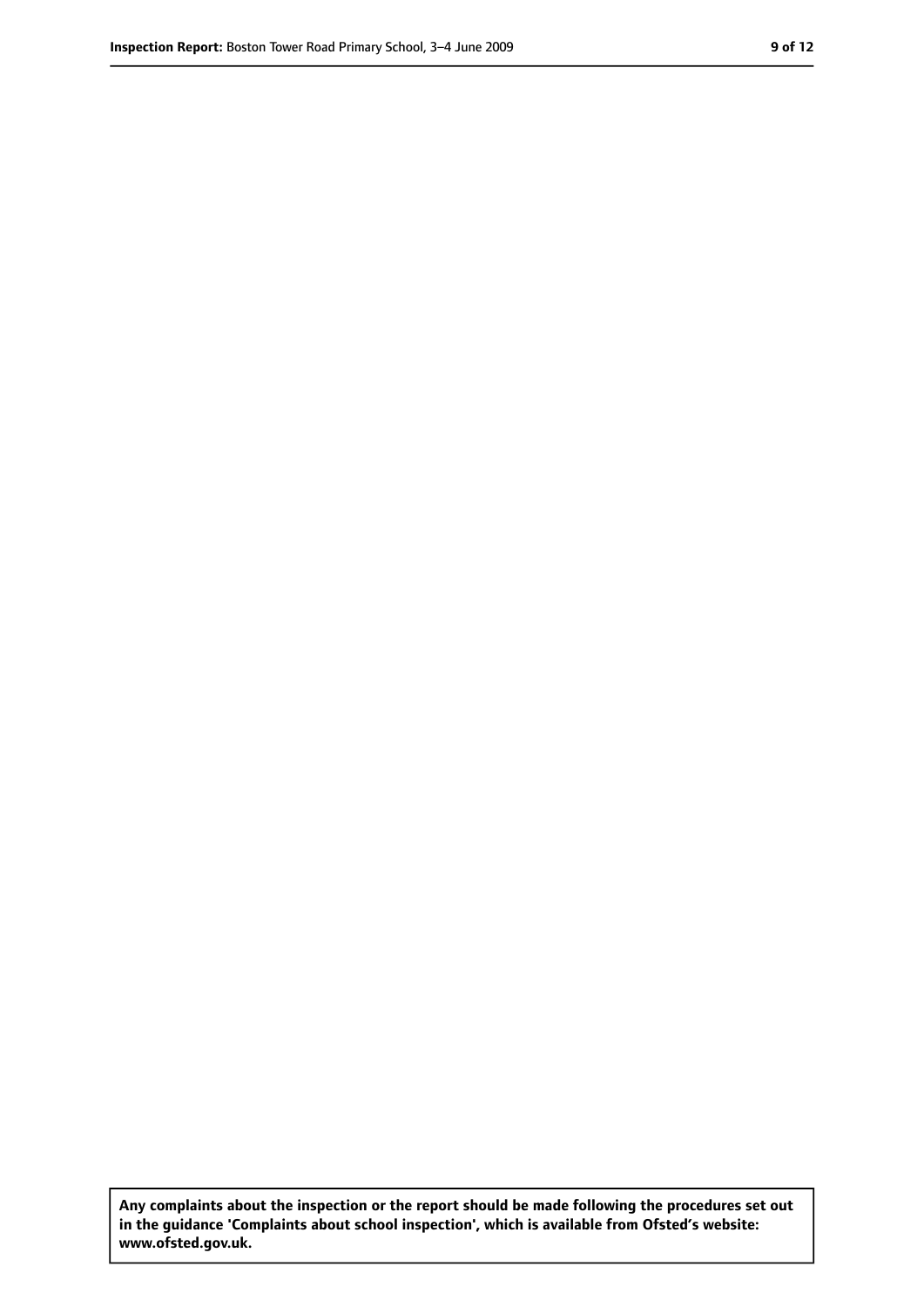# **Inspection judgements**

| Key to judgements: grade 1 is outstanding, grade 2 good, grade 3 satisfactory, and | <b>School</b> |
|------------------------------------------------------------------------------------|---------------|
| arade 4 inadequate                                                                 | Overall       |

## **Overall effectiveness**

| How effective, efficient and inclusive is the provision of<br>education, integrated care and any extended services in meeting the<br>needs of learners? |     |
|---------------------------------------------------------------------------------------------------------------------------------------------------------|-----|
| Effective steps have been taken to promote improvement since the last<br>inspection                                                                     | Yes |
| How well does the school work in partnership with others to promote learners'<br>well being?                                                            |     |
| The capacity to make any necessary improvements                                                                                                         |     |

# **Effectiveness of the Early Years Foundation Stage**

| How effective is the provision in meeting the needs of children in the<br>l EYFS?            |  |
|----------------------------------------------------------------------------------------------|--|
| How well do children in the EYFS achieve?                                                    |  |
| How good are the overall personal development and well-being of the children<br>in the EYFS? |  |
| How effectively are children in the EYFS helped to learn and develop?                        |  |
| How effectively is the welfare of children in the EYFS promoted?                             |  |
| How effectively is provision in the EYFS led and managed?                                    |  |

## **Achievement and standards**

| How well do learners achieve?                                                                               |  |
|-------------------------------------------------------------------------------------------------------------|--|
| The standards <sup>1</sup> reached by learners                                                              |  |
| How well learners make progress, taking account of any significant variations<br>between groups of learners |  |
| How well learners with learning difficulties and/or disabilities make progress                              |  |

# **Annex A**

<sup>&</sup>lt;sup>1</sup>Grade 1 - Exceptionally and consistently high; Grade 2 - Generally above average with none significantly below average; Grade 3 - Broadly average to below average; Grade 4 - Exceptionally low.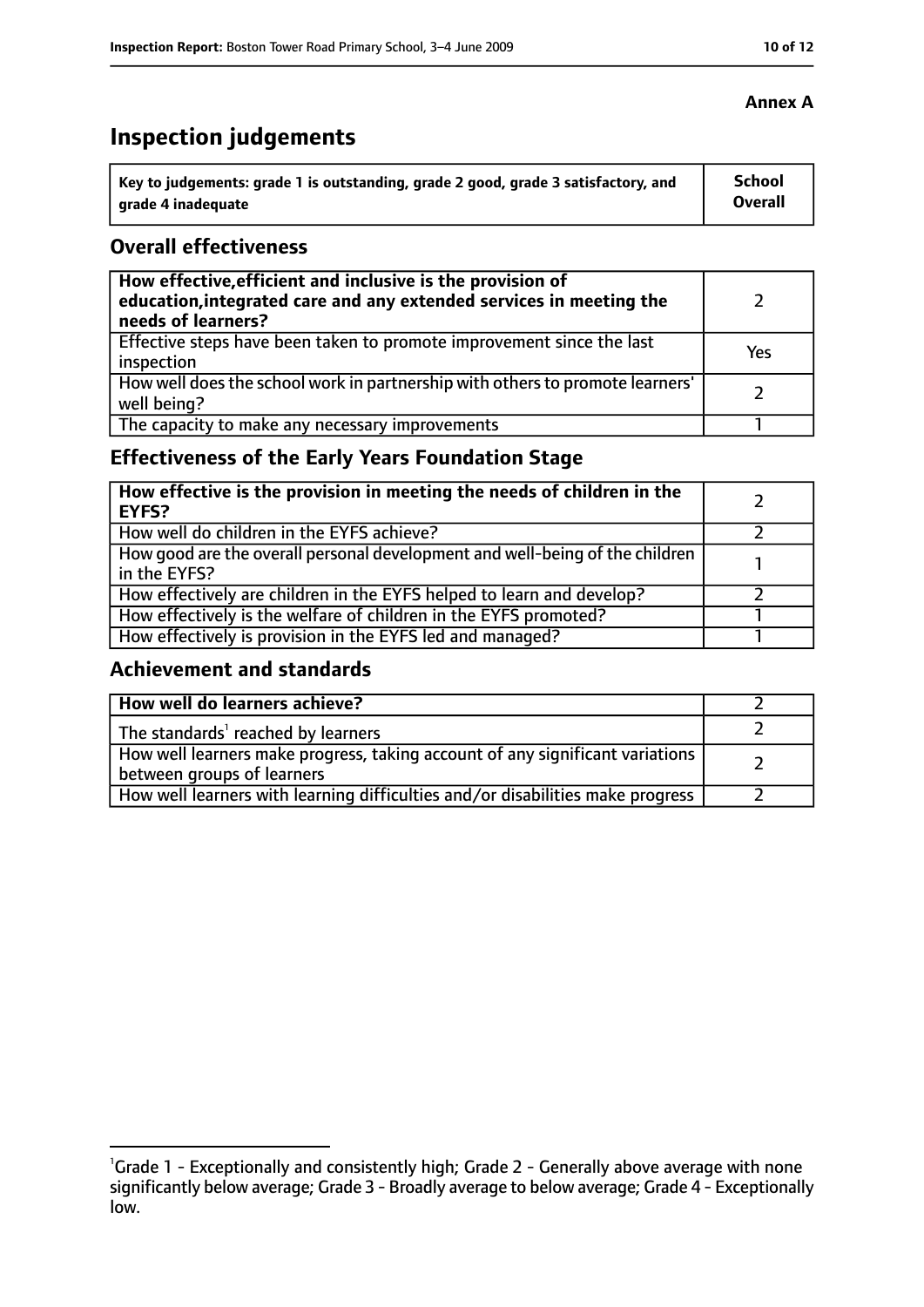# **Personal development and well-being**

| How good are the overall personal development and well-being of the<br>learners?                                 |  |
|------------------------------------------------------------------------------------------------------------------|--|
| The extent of learners' spiritual, moral, social and cultural development                                        |  |
| The extent to which learners adopt healthy lifestyles                                                            |  |
| The extent to which learners adopt safe practices                                                                |  |
| The extent to which learners enjoy their education                                                               |  |
| The attendance of learners                                                                                       |  |
| The behaviour of learners                                                                                        |  |
| The extent to which learners make a positive contribution to the community                                       |  |
| How well learners develop workplace and other skills that will contribute to<br>their future economic well-being |  |

# **The quality of provision**

| How effective are teaching and learning in meeting the full range of<br>learners' needs?              |  |
|-------------------------------------------------------------------------------------------------------|--|
| How well do the curriculum and other activities meet the range of needs and<br>interests of learners? |  |
| How well are learners cared for, quided and supported?                                                |  |

# **Leadership and management**

| How effective are leadership and management in raising achievement<br>and supporting all learners?                                              |     |
|-------------------------------------------------------------------------------------------------------------------------------------------------|-----|
| How effectively leaders and managers at all levels set clear direction leading<br>to improvement and promote high quality of care and education |     |
| How effectively leaders and managers use challenging targets to raise standards                                                                 |     |
| The effectiveness of the school's self-evaluation                                                                                               |     |
| How well equality of opportunity is promoted and discrimination eliminated                                                                      |     |
| How well does the school contribute to community cohesion?                                                                                      |     |
| How effectively and efficiently resources, including staff, are deployed to<br>achieve value for money                                          |     |
| The extent to which governors and other supervisory boards discharge their<br>responsibilities                                                  |     |
| Do procedures for safeguarding learners meet current government<br>requirements?                                                                | Yes |
| Does this school require special measures?                                                                                                      | No  |
| Does this school require a notice to improve?                                                                                                   | No  |